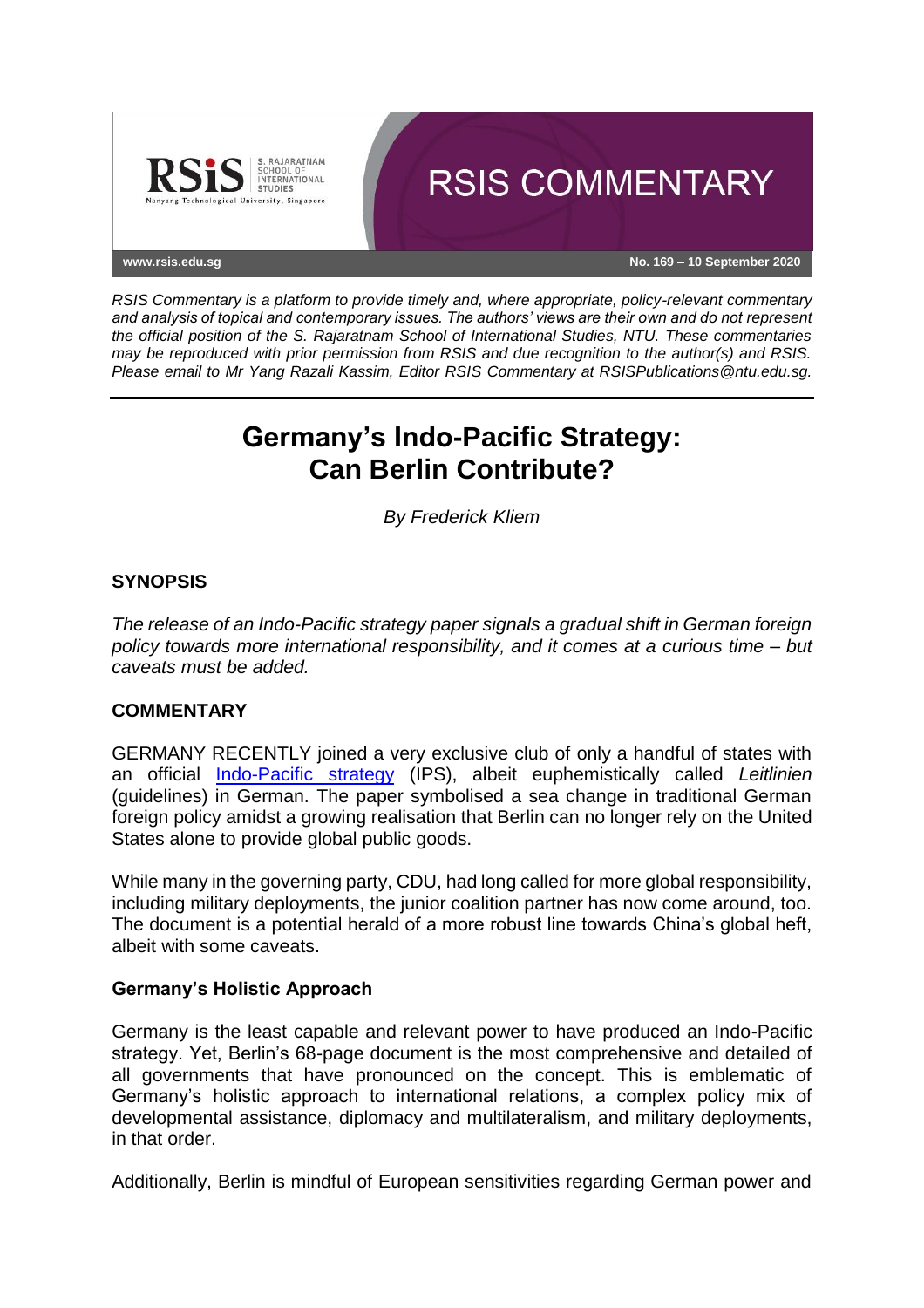always careful to embed its foreign and security policy within the European Union framework.

Nonetheless, the German Indo-Pacific strategy unambiguously promises greater responsibility and engagement in Asia, including intensified military cooperation and deployments, increased defence diplomacy and participation in regional multilateralism, specifically ASEAN-led forums.

And it is an astonishing, albeit somewhat camouflaged condemnation of increasing Chinese assertiveness through frequent (46 times!) references to the so-called rulesbased order and openly questioning Beijing's commitment to the status quo.

At the same time, the paper also indirectly criticises the forceful US approach, recognising that increasing strategic great power competition is not in Germany's interest. Instead of unambiguously backing the transatlantic ally, Berlin identifies a need for greater diversification of partnerships in the region.

#### **Germany's New Normative Resolve**

As a manufacturing and trading nation, Germany's interests are obvious. China is the largest trading partner in goods, Asia the largest non-EU export region, and Germany's economy depends on reliable supply chains and open sea lanes.

This encouraged state-backed Chinese commentators to [argue](https://www.globaltimes.cn/content/1199869.shtml) that the German Indo-Pacific strategy had business rather than strategic security in mind, and Berlin may only pay lip-service to US-led efforts to check Chinese ambitions.

This observation is only partly correct. Unlike France, the traditional German approach to China and Russia was always one of reaping optimal economic benefits while remaining quiet on sensitive issues. This brought economic rewards but invited criticism.

But things are different now. Chinese commentators may underestimate the remarkable transformation of German foreign policy currently under way as well as Germany's new normative resolve.

## **Looking Beyond Europe**

Germany is now prepared to acknowledge that it has strategic national interests beyond Europe, and Berlin seems prepared to pursue those more robustly than ever before. Indeed, it was only COVID-19 that prevented the deployment of a German frigate to the Indo-Pacific this year.

Also Foreign Minister Heiko Maas overtly rebuffed his Chinese counterpart's advances on a recent Berlin visit, affirming that Germany is unwilling to accept current Chinese assertiveness.

It is also clear that certain elements of Chinese and also Russian statecraft are of serious concern in Berlin for normative, not business reasons. For example, Germany is currently engaging in a diplomatic spat with Russia, openly accusing them of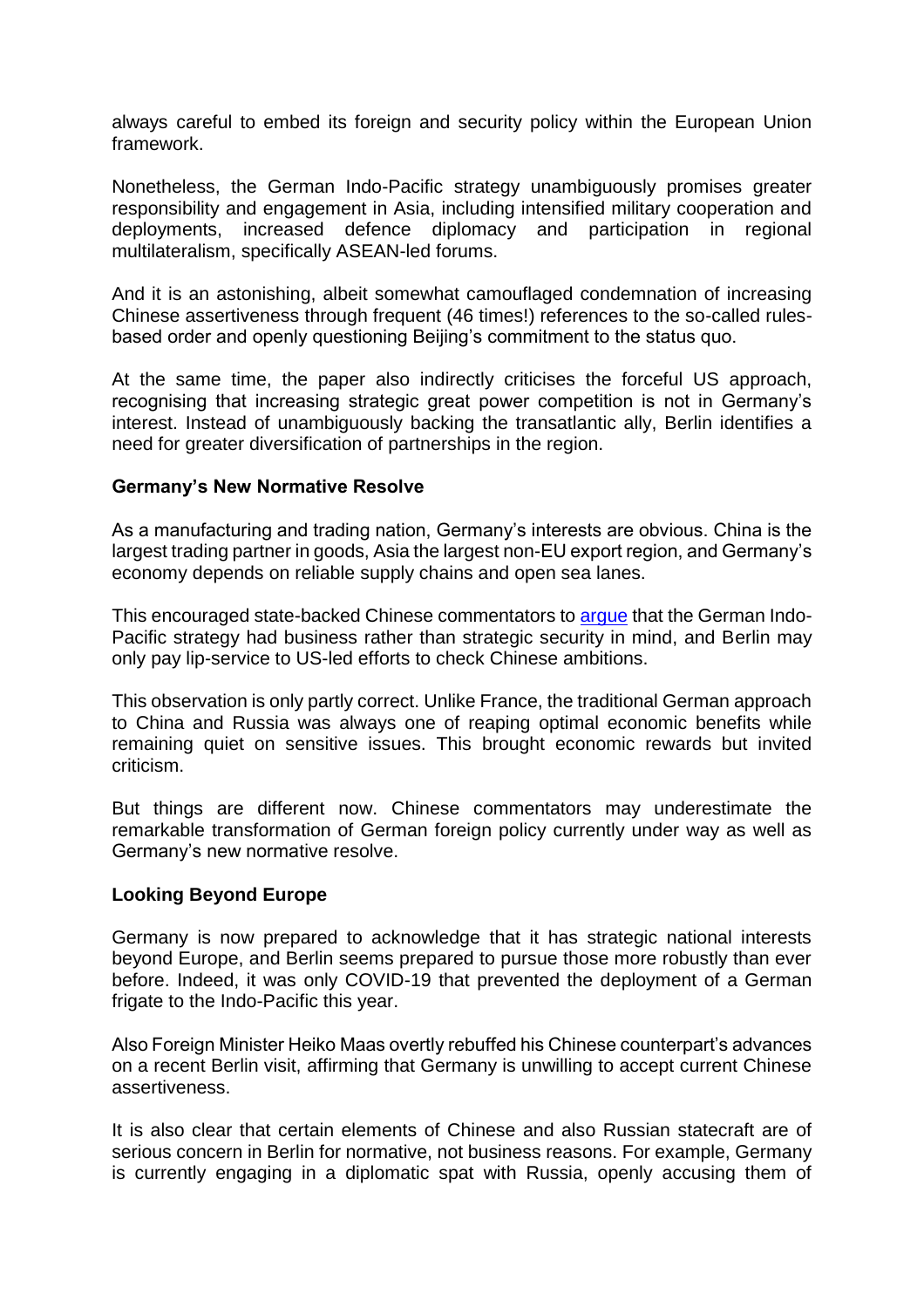poisoning the opposition politician Alexei Navalny, who has since been transported to Germany for treatment.

A test case for this normative resolve will be the pending German decision to cancel the Russian-German gas pipeline *Nord Stream-2* over the Navalny incident. China should pay attention to the outcome of this.

## **From Rhetoric to Action?**

While all this points to a generally more assertive and self-confident Germany in the future, caveats must be added.

A meaningful strategy must include three essential components: ends, means, and resources. While ends and means are fairly well described in the German Indo-Pacific strategy, resources are lacking – material and ideological.

First, the gap between [Berlin's security rhetoric and action](https://www.rsis.edu.sg/rsis-publication/cms/germany-in-the-indo-pacific-new-security-actor/#.X1M1ty2w3jA) is huge. The ailments of the German military are [well documented.](https://www.politico.eu/article/germany-biggest-enemy-threadbare-army-bundeswehr/) Serious underfinancing and poor political management have left the *Bundeswehr* with a serious capability gap, and, as the same Chinese commentator correctly explains, overconfidence in normative soft power has crippled power projection capability.

Furthermore, there is a deep gap between a generally anti-militaristic, sceptical German public and the aspirations of more forward-leaning foreign policy elites. Thus far, Berlin has failed to explain to the taxpayer why the country has security interests in far-flung regions.

Lastly, Berlin's Indo-Pacific strategy relies partly on multilateralism, greater tradeinterdependence and participation in ASEAN-led forums. While more free trade agreements (FTAs) are possible, increased German and/or EU representation at ASEAN-led forums is unlikely at this point.

## **Can Germany Contribute?**

Hence, how much Germany will be able to contribute *de facto* on the ground remains an open question. Either way, Berlin's contribution alone can only be a drop in the ocean, at best. This is why greater European cooperation is important. But an EU solution requires genuine consensus on China, and EU processes for military cooperation are complex and limited.

While the German Indo-Pacific strategy may well lead the way for an eventual joint EU Indo-Pacific strategy, for the time being, intramural minilateralism may be the best way forward. French and British Indo-Pacific interests largely align with Germany's and in confluence the "Big E-3" have the capacity to be more forceful in the region.

Granted, there is Brexit and a difficult Macron-Merkel relationship. But the post-1945 Franco-German relationship has demonstrated an enduring partnership, as was the case with the recent EU COVID-19 stimulus package. Current British Indo-Pacific engagement shows that despite substantial assets, foreign and security policy is less effective in absence of a well-defined strategy.